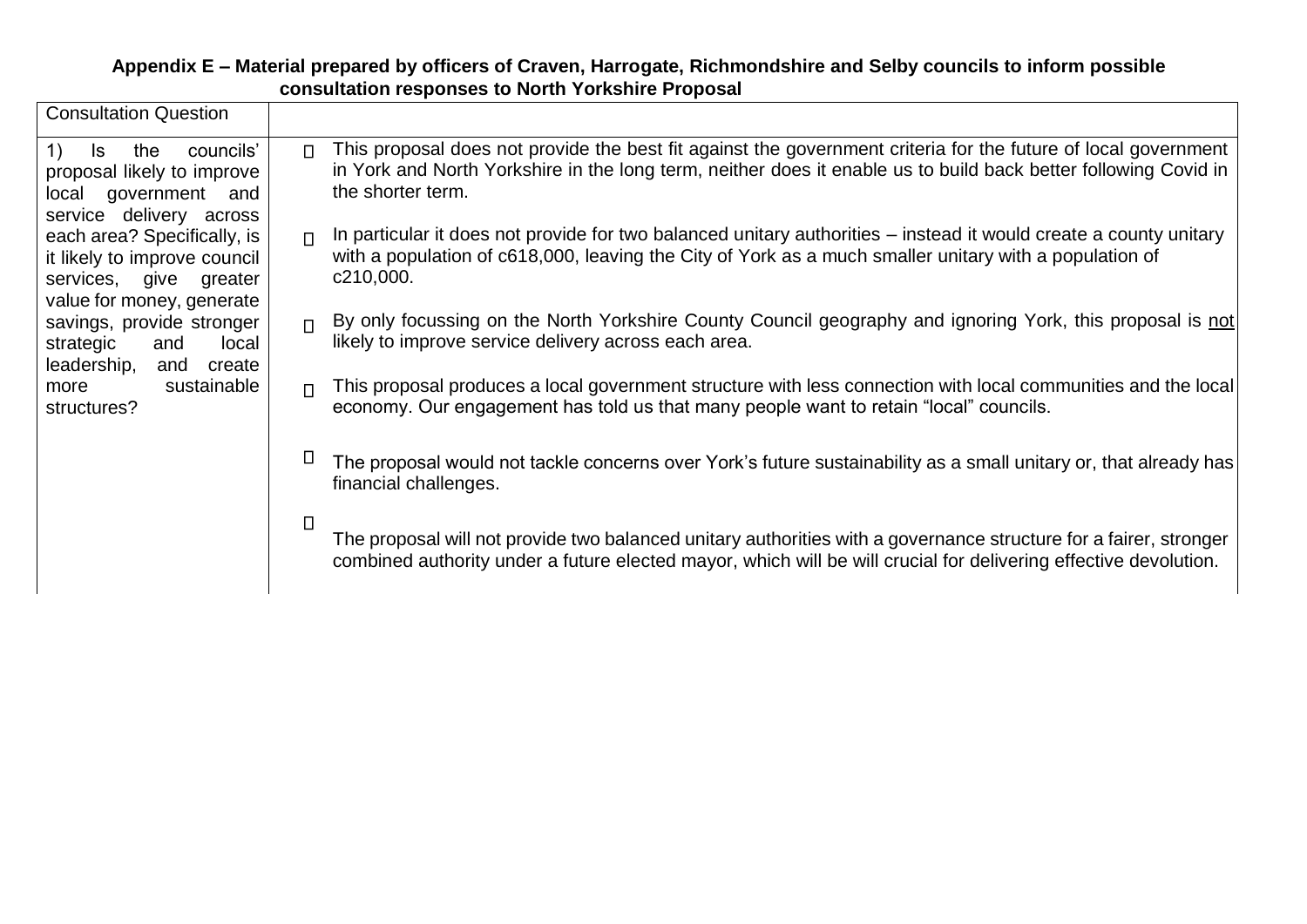| Local leadership will be reduced by fewer councillors representing more people and therefore diluting the voice<br>of the electorate.                                                                                                                                                                                                                                                                                           |
|---------------------------------------------------------------------------------------------------------------------------------------------------------------------------------------------------------------------------------------------------------------------------------------------------------------------------------------------------------------------------------------------------------------------------------|
| $\circ$ NYCC's proposed ratio is 5,266 electors per councillor – this is greater than the population of most<br>North Yorkshire towns, and would reduce their voice within such a large authority.                                                                                                                                                                                                                              |
| Despite 73.1% of the population living in rural and rural related areas, the proposal would see the 3rd<br>highest councillor-elector ratio in the country, behind the large cities of Leeds and Birmingham. North<br>Yorkshire is significantly more sparsely populated with a population density of only 0.77 persons per<br>hectare compared with 14.38 and 42.64 persons per hectare for Leeds and Birmingham respectively. |

| $\Box$ | By not including York in reorganisation, it means that opportunities for savings in York will not be achieved and<br>opportunities to increase strategic capacity and sustained improvement would not occur.                                                                                                                                                                                                                                                                                                                               |
|--------|--------------------------------------------------------------------------------------------------------------------------------------------------------------------------------------------------------------------------------------------------------------------------------------------------------------------------------------------------------------------------------------------------------------------------------------------------------------------------------------------------------------------------------------------|
| $\Box$ | Fewer people will benefit from the move to unitary authorities than would benefit under the East & West model.                                                                                                                                                                                                                                                                                                                                                                                                                             |
| П      | It is preferable to have two balanced authorities, operating with and complementing each other, at the<br>government's preferred scale and united by a balanced Combined Authority.                                                                                                                                                                                                                                                                                                                                                        |
| $\Box$ | The NYCC case for change states that "smaller authorities do not have the necessary scale to deliver,<br>commission or procure services and supplies cost effectively". However the NYCC proposal leaves one<br>authority with 97% of land mass and 75% of the population. The alternative creates two large and balanced<br>unitary authorities which would both be of the necessary scale to deliver, commission or procure services and<br>supplies cost effectively, both serving populations within the government's preferred scale. |
| ◧      | This proposal misses the opportunity for two 'right sized' authorities to work together as equal partners, to<br>learn from each other and share resources, skills and services in order to ensure excellent services and<br>opportunities across both areas. This is far more difficult when a partnership is so one sided.                                                                                                                                                                                                               |
|        |                                                                                                                                                                                                                                                                                                                                                                                                                                                                                                                                            |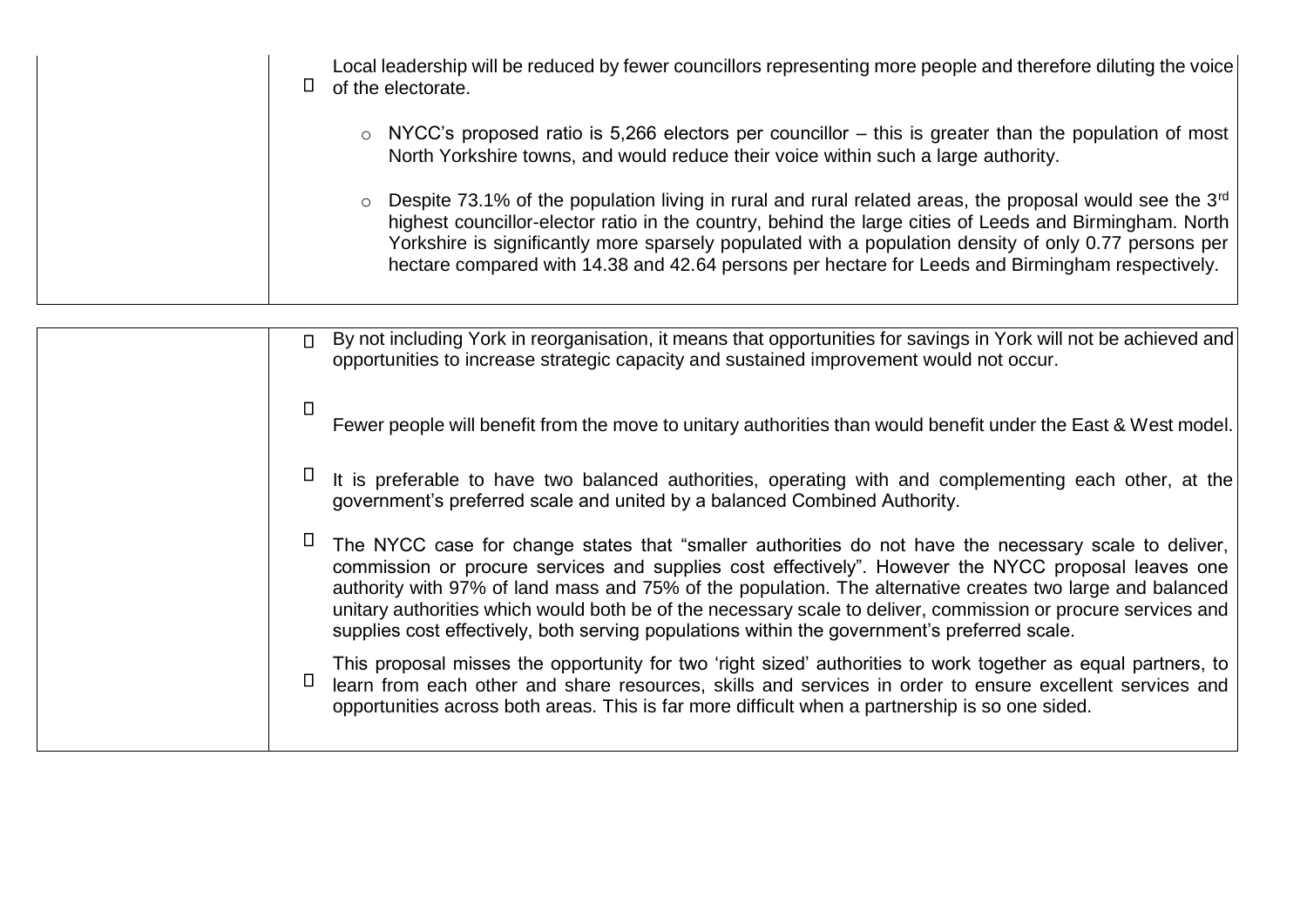| 2) Where it is proposed                                                                                                              | This is a once-in-a-generation opportunity to get change right for York and North Yorkshire. It is important that                                                                                                                                                                                                                                                                                             |
|--------------------------------------------------------------------------------------------------------------------------------------|---------------------------------------------------------------------------------------------------------------------------------------------------------------------------------------------------------------------------------------------------------------------------------------------------------------------------------------------------------------------------------------------------------------|
| that services will be                                                                                                                | $\Box$                                                                                                                                                                                                                                                                                                                                                                                                        |
| delivered on a different                                                                                                             | decisions are made based on the most effective long-term sustainable structures that will improve outcomes                                                                                                                                                                                                                                                                                                    |
| geographic footprint to                                                                                                              | for local people, rather that whichever is the quickest to implement.                                                                                                                                                                                                                                                                                                                                         |
| currently, or through some                                                                                                           | This proposal does not include opportunities available for York's service and sustainable growth in the short to                                                                                                                                                                                                                                                                                              |
| form of joint arrangements                                                                                                           | $\Box$                                                                                                                                                                                                                                                                                                                                                                                                        |
| is this likely to improve                                                                                                            | long term.                                                                                                                                                                                                                                                                                                                                                                                                    |
| those services? Such<br>services may for example<br>be children's services.<br>waste collection<br>and<br>disposal, adult health and | The proposal does not provide the best opportunity to improve adult and children's services in York by merging<br>$\Box$<br>them with the award winning County services and providing York with access to greater capacity, resources<br>and opportunities to improve. The proposal is likely to continue to see pressure on York's children's services<br>and make them less sustainable in the longer term. |
| social care, planning, and                                                                                                           | □ The York geography is too small to be efficient and needs to be considered as part of a larger unitary plan.                                                                                                                                                                                                                                                                                                |
| transport.                                                                                                                           | By not including York, the proposal further constrains the city's ability to improve.                                                                                                                                                                                                                                                                                                                         |
|                                                                                                                                      | This proposal will be detrimental to planning – the proposed geography is too large to have a cohesive local<br>$\Box$                                                                                                                                                                                                                                                                                        |

| plan and will therefore negatively affect the wider geography. York has not managed to agree a Local Plan.<br>Two suitably sized authorities would solve this issue for the whole area.                                                                                                                                                                                                                                     |
|-----------------------------------------------------------------------------------------------------------------------------------------------------------------------------------------------------------------------------------------------------------------------------------------------------------------------------------------------------------------------------------------------------------------------------|
| The strategic functions which will be carried out by a new Combined Authority will be heavily unbalanced,<br>resulting in decisions favouring North Yorkshire. The East & West model would bring parity.                                                                                                                                                                                                                    |
| District council functions are currently delivered locally, taking into account the individual requirements of the<br>area. Under this proposal these functions would be treated broad-brush over an area too vast, with little regard<br>for local circumstances. The service needs of a coastal town are far removed from the needs of a Dales village<br>or Harrogate with its strategic links to the Leeds City Region. |
| Existing imbalances highlighted in this response will be exacerbated over time as a result of failing to address<br>York's geographic and financial restrictions. We feel the only way to effectively address these is the inclusion<br>of York as part of an East Unitary Authority.                                                                                                                                       |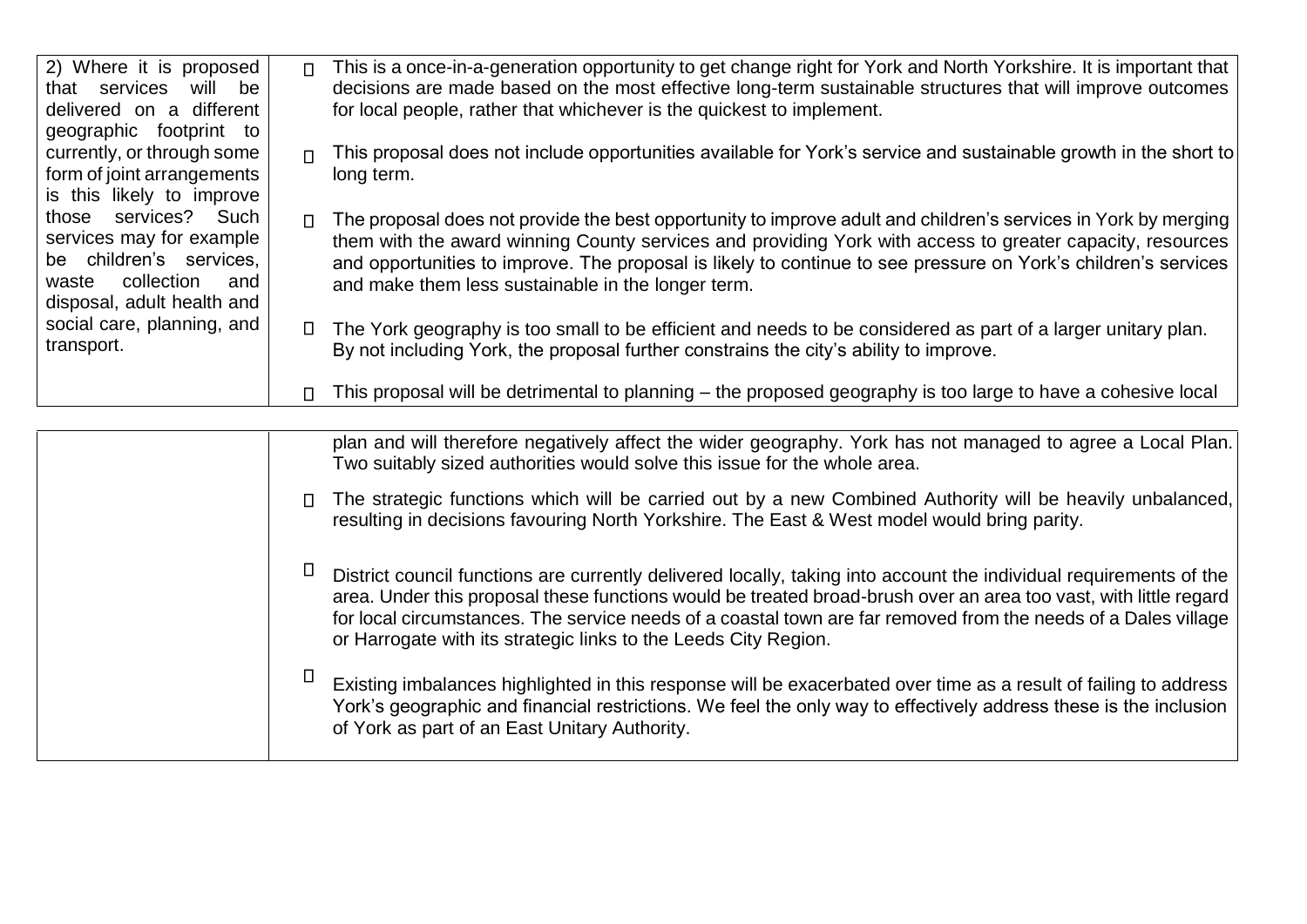| 3)<br>the<br>councils'<br>ls.<br>likely to<br>also<br>proposal<br>public<br>impact<br>local<br>delivered<br>services<br>by | Providers such as health authorities cover York and North Yorkshire in a fairly patchwork manner, and so, as<br>$\Box$<br>is reflected in the responses, there is support for a model moving to two unitary authorities rather than direct<br>support for the North Yorkshire model. |
|----------------------------------------------------------------------------------------------------------------------------|--------------------------------------------------------------------------------------------------------------------------------------------------------------------------------------------------------------------------------------------------------------------------------------|
| others, such as police, fire<br>and rescue, and health<br>services?                                                        | There is support for "unitary government" from public sector partners in both bids. Much of the support<br>$\Box$<br>expressed is for the principle of unitary rather than a specific bid, as there will be two unitary authorities in both<br>models.                               |
|                                                                                                                            | The Combined Authority in this model would be hugely imbalanced. With no parity, there is a danger that the<br>sub-regional and regional strategic needs of York will not get the voice they need as they could effectively be<br>voted down on all decisions.                       |
|                                                                                                                            | This proposal does not maximise the regional significance York currently has or the potential it has to be central<br>to plans as part of a larger authority.                                                                                                                        |
|                                                                                                                            | The lack of parity would mean that any future Combined Authority would not effectively reflect the needs of<br>the whole York and North Yorkshire geography and as a result would weaken strategic leadership in the sub-<br>region.                                                 |
| 4) Do you support the<br>proposal from the                                                                                 | Having considered all of the options available to find the best model for the future of Local Government in York<br>$\Box$<br>and North Yorkshire, this option was independently appraised but was not chosen because it did not                                                     |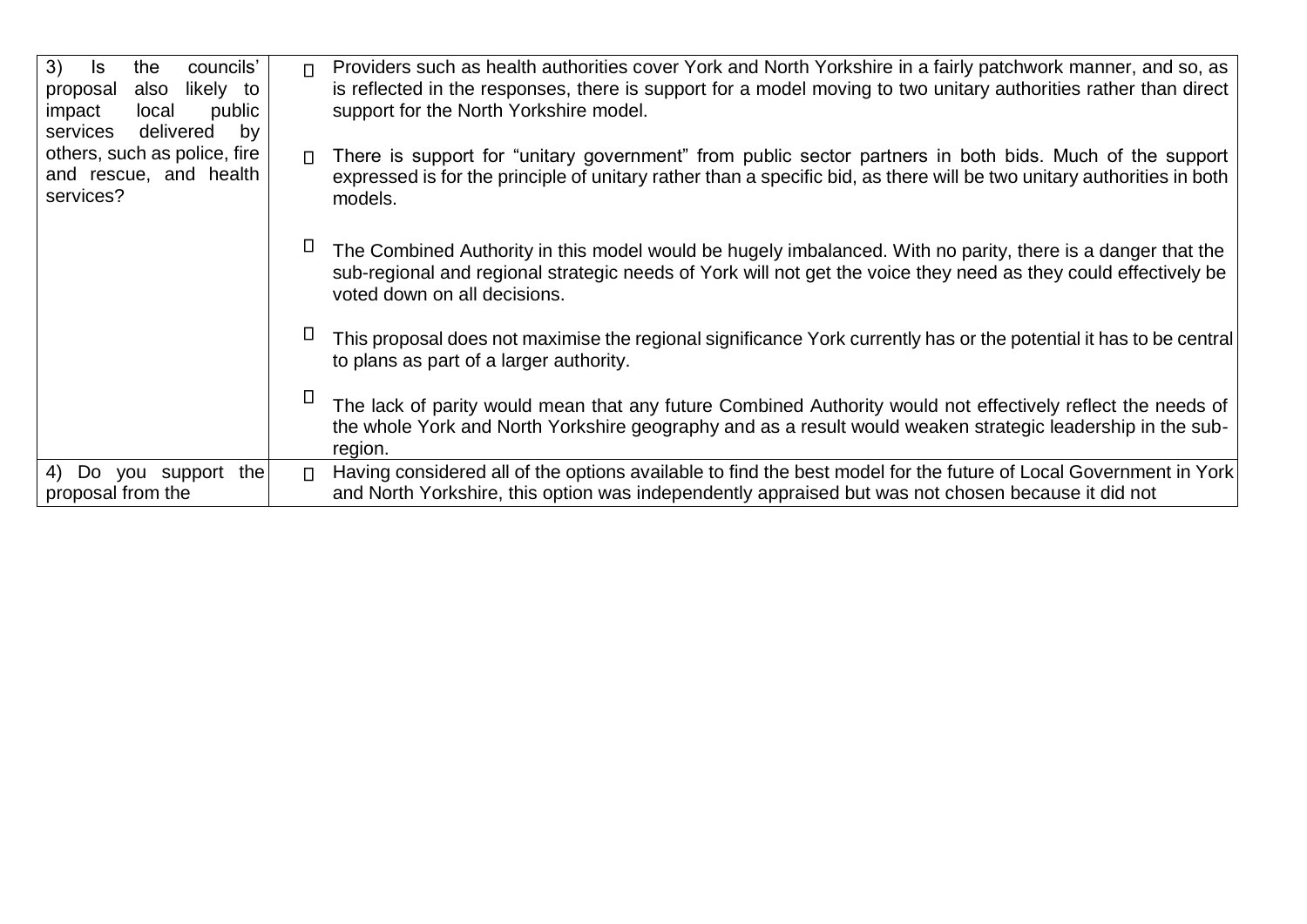| councils?                                                                                          | score high enough when considering the following factors:                                                                                                                                                                                                                                                                                                                                                                                                                                                                                                                                                                  |
|----------------------------------------------------------------------------------------------------|----------------------------------------------------------------------------------------------------------------------------------------------------------------------------------------------------------------------------------------------------------------------------------------------------------------------------------------------------------------------------------------------------------------------------------------------------------------------------------------------------------------------------------------------------------------------------------------------------------------------------|
|                                                                                                    | $\circ$ ensuring both authorities have the scale and capacity to invest in improved service delivery;                                                                                                                                                                                                                                                                                                                                                                                                                                                                                                                      |
|                                                                                                    | o reflecting functional geographic footprints with clear potential for strong, inclusive and clean growth;                                                                                                                                                                                                                                                                                                                                                                                                                                                                                                                 |
|                                                                                                    | o establishing intelligent footprints which maintain the benefits of localism in democratic representation and<br>service delivery;                                                                                                                                                                                                                                                                                                                                                                                                                                                                                        |
|                                                                                                    | o unlocking the potential of York or allow it to address key challenges around housing delivery, capacity or<br>improve children's services;                                                                                                                                                                                                                                                                                                                                                                                                                                                                               |
|                                                                                                    | o setting up the Combined Authority for success with two equal partners, working together to bring balance,<br>equity and fairness to the delivery of devolution.                                                                                                                                                                                                                                                                                                                                                                                                                                                          |
| 5) Do the unitary councils<br>proposed by the councils<br>credible<br>represent<br>a<br>geography? | At over 805,000 hectares in size, we believe the scale is too large to represent a credible geography or be<br>$\Box$<br>beneficial to service provision. The geography is of unprecedented scale, almost 300,000 hectares larger than<br>the current largest unitary authority geography and only 63k hectares smaller than the two largest combined.<br>It is larger than Bedfordshire, Berkshire, Buckinghamshire, Herefordshire and Oxfordshire combined. The East<br>& West proposal would introduce two authorities at a size proven to be viable, improving council services and<br>giving greater value for money. |
|                                                                                                    | $\Box$<br>The geography within this proposal does not have a strong identity, it is made up of lots of smaller,<br>noncomplementary, often competing identities e.g., coast, Dales, Moors, major town, rural hinterland.                                                                                                                                                                                                                                                                                                                                                                                                   |
|                                                                                                    | $\Box$<br>The East to West road network and connectivity is poor - it takes almost 3 hours to drive from the East to the<br>West of the County (Bentham to Scarborough). It also takes approximately 3 hours to cross the district from<br>East to West by rail. This means the communities the proposal aims to represent are separated, both in terms<br>of the distance, but also the issues they face and the economies on which they depend.                                                                                                                                                                          |
|                                                                                                    | $\Box$<br>The proposal for local Government in York and North Yorkshire would result in 97% of the land in NYCC unitary<br>authority compared to 3% of the land being covered by City of York Council.                                                                                                                                                                                                                                                                                                                                                                                                                     |